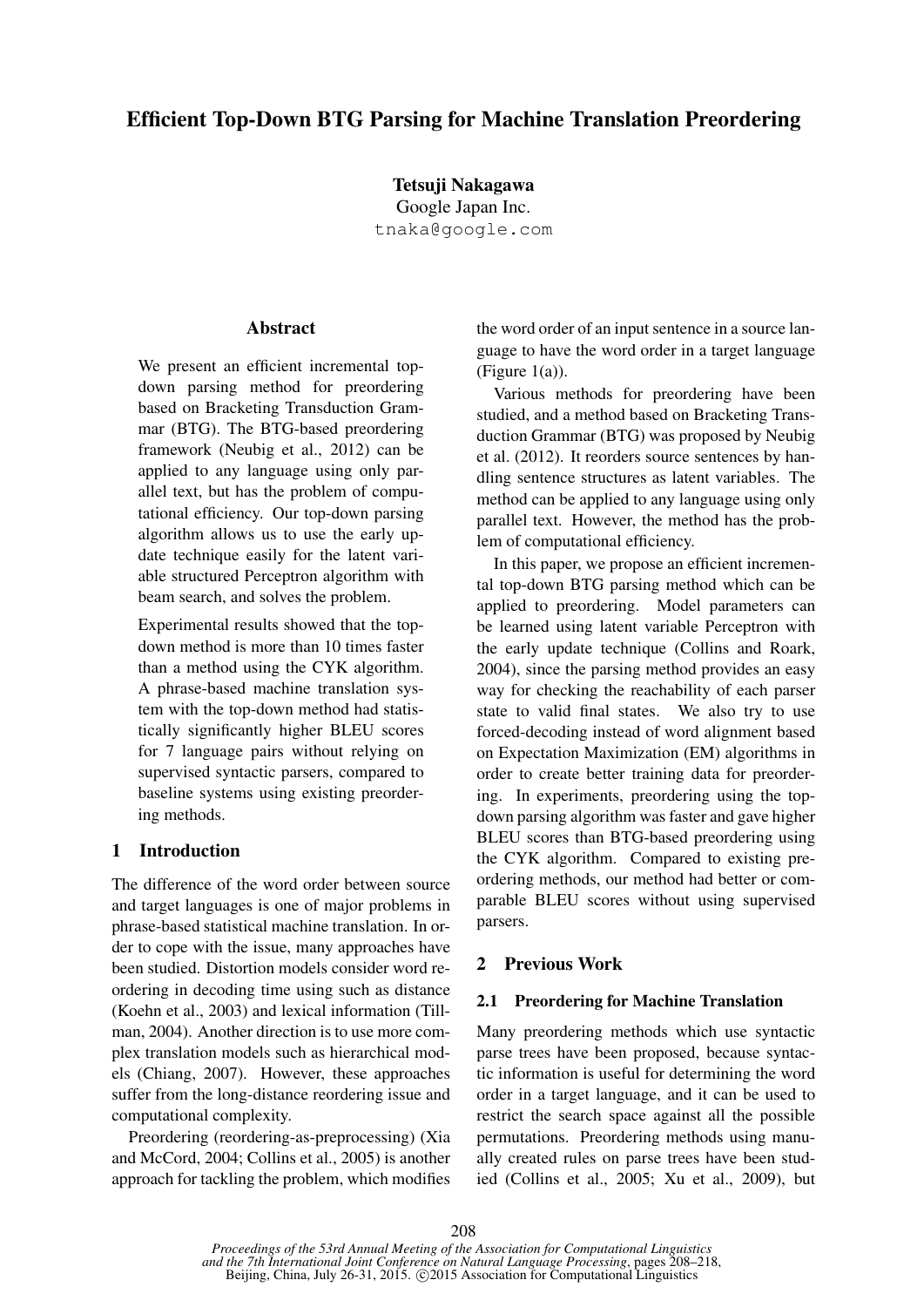(a) Preordering for English-Japanese translation.



Figure 1: An example of preordering.

linguistic knowledge for a language pair is necessary to create such rules. Preordering methods which automatically create reordering rules or utilize statistical classifiers have also been studied (Xia and McCord, 2004; Li et al., 2007; Genzel, 2010; Visweswariah et al., 2010; Yang et al., 2012; Miceli Barone and Attardi, 2013; Lerner and Petrov, 2013; Jehl et al., 2014). These methods rely on source-side parse trees and cannot be applied to languages where no syntactic parsers are available.

There are preordering methods that do not need parse trees. They are usually trained only on automatically word-aligned parallel text. It is possible to mine parallel text from the Web (Uszkoreit et al., 2010; Antonova and Misyurev, 2011), and the preordering systems can be trained without manually annotated language resources. Tromble and Eisner (2009) studied preordering based on a Linear Ordering Problem by defining a pairwise preference matrix. Khalilov and Sima'an (2010) proposed a method which swaps adjacent two words using a maximum entropy model. Visweswariah et al. (2011) regarded the preordering problem as a Traveling Salesman Problem (TSP) and applied TSP solvers for obtaining reordered words. These methods do not consider sentence structures.

DeNero and Uszkoreit (2011) presented a preordering method which builds a monolingual parsing model and a tree reordering model from parallel text. Neubig et al. (2012) proposed to train a discriminative BTG parser for preordering directly from word-aligned parallel text by handling underlying parse trees with latent variables. This method is explained in detail in the next subsection. These two methods can use sentence structures for designing feature functions to score permutations.



Figure 2: Bracketing transduction grammar.

### 2.2 BTG-based Preordering

Neubig et al. (2012) proposed a BTG-based preordering method. Bracketing Transduction Grammar (BTG) (Wu, 1997) is a binary synchronous context-free grammar with only one non-terminal symbol, and has three types of rules (Figure 2): *Straight* which keeps the order of child nodes, *Inverted* which reverses the order, and *Terminal* which generates a terminal symbol.<sup>1</sup>

BTG can express word reordering. For example, the word reordering in Figure 1(a) can be represented with the BTG parse tree in Figure  $1(b)$ .<sup>2</sup> Therefore, the task to reorder an input source sentence can be solved as a BTG parsing task to find an appropriate BTG tree.

In order to find the best BTG tree among all the possible ones, a score function is defined. Let  $\Phi(m)$  denote the vector of feature functions for the BTG tree node  $m$ , and  $\Lambda$  denote the vector of feature weights. Then, for a given source sentence x, the best BTG tree  $\hat{z}$  and the reordered sentence  $x'$  can be obtained as follows:

$$
\hat{z} = \underset{z \in Z(x)}{\operatorname{argmax}} \sum_{m \in Nodes(z)} \Lambda \cdot \Phi(m), \quad (1)
$$

$$
x' = Proj(\hat{z}), \qquad (2)
$$

where  $Z(x)$  is the set of all the possible BTG trees for x,  $Nodes(z)$  is the set of all the nodes in the tree z, and  $Proj(z)$  is the function which generates a reordered sentence from the BTG tree z.

The method was shown to improve translation performance. However, it has a problem of processing speed. The CYK algorithm, whose computational complexity is  $O(n^3)$  for a sen-

<sup>&</sup>lt;sup>1</sup>Although *Terminal* produces a pair of source and target words in the original BTG (Wu, 1997), the target-side words are ignored here because both the input and the output of preordering systems are in the source language. In (Wu, 1997), (DeNero and Uszkoreit, 2011) and (Neubig et al., 2012), *Terminal* can produce multiple words. Here, we produce only one word.

<sup>&</sup>lt;sup>2</sup>There may be more than one BTG tree which represents the same word reordering (e.g., the word reordering  $C_3B_2A_1$  to  $A_1B_2C_3$  has two possible BTG trees), and there are permutations which cannot be represented with BTG (e.g.,  $B_2D_4A_1C_3$  to  $A_1B_2C_3D_4$ , which is called the 2413 pattern).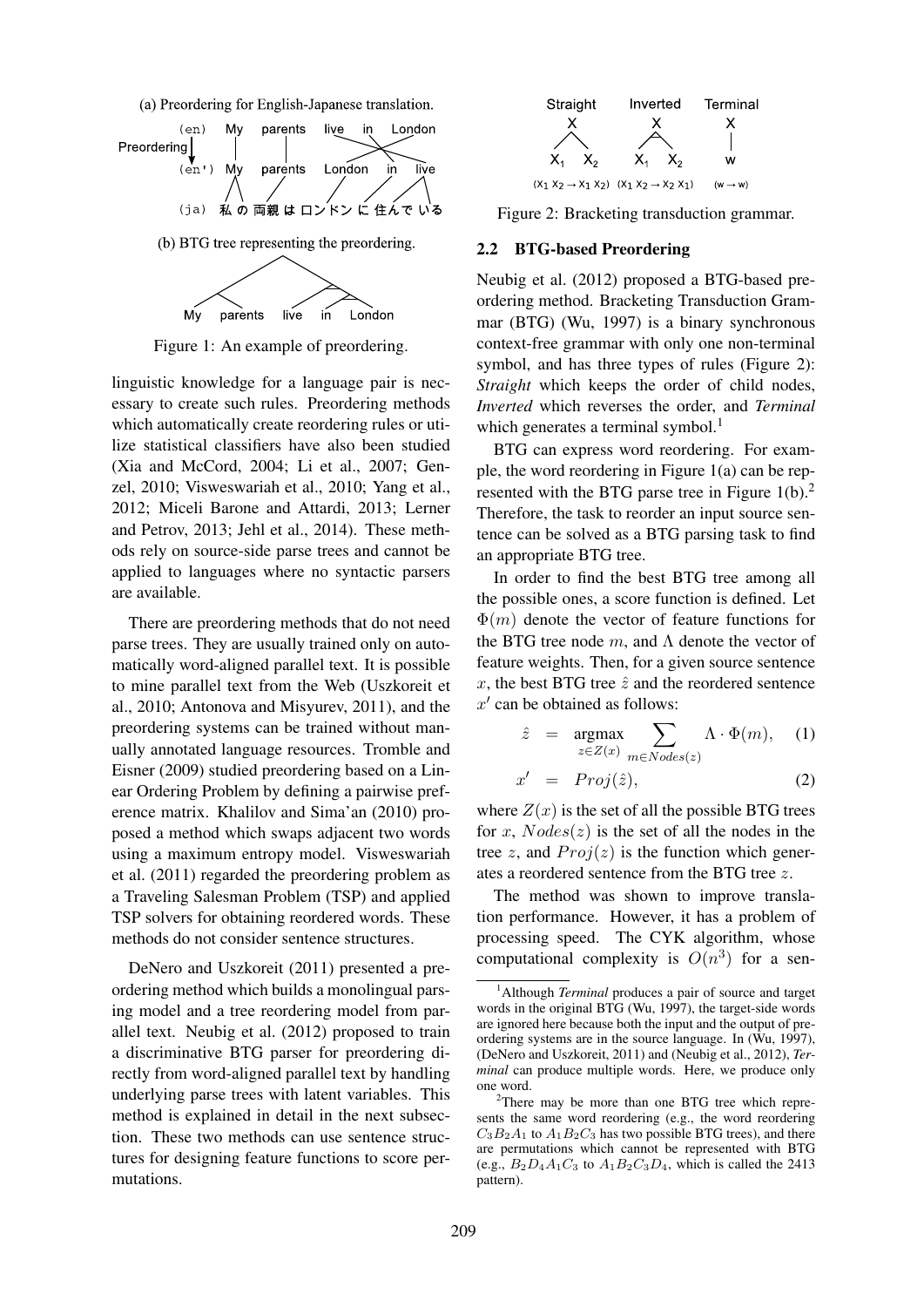

| $(0)$ $\langle [[0,5)],[,0\rangle$                             |
|----------------------------------------------------------------|
| (1) $\langle [(0,2), [2,5)], [(2, S)], v_1 \rangle$            |
| (2) $\langle [[0,2), [3,5)], [(2, S), (3, I)], v_2 \rangle$    |
| (3) $\langle [[0,2)], [[2, S), (3, I), (4, I)], v_3 \rangle$   |
| (4) $\langle [],[(2, S), (3, I), (4, I), (1, S)], v_4 \rangle$ |

Table 1: Parser states in top-down parsing.

tence of length  $n$ , is used to find the best parse tree. Furthermore, due to the use of a complex loss function, the complexity at training time is  $O(n^5)$  (Neubig et al., 2012). Since the computational cost is prohibitive, some techniques like cube pruning and cube growing have been applied (Neubig et al., 2012; Na and Lee, 2013). In this study, we propose a top-down parsing algorithm in order to achieve fast BTG-based preordering.

### 3 Preordering with Incremental Top-Down BTG Parsing

### 3.1 Parsing Algorithm

We explain an incremental top-down BTG parsing algorithm using Figure 3, which illustrates how a parse tree is built for the example sentence in Figure 1. At the beginning, a tree (span) which covers all the words in the sentence is considered. Then, a span which covers more than one word is split in each step, and the node type (*Straight* or *Inverted*) for the splitting point is determined. The algorithm terminates after  $(n - 1)$  iterations for a sentence with *n* words, because there are  $(n - 1)$ positions which can be split.

We consider that the incremental parser has a *parser state* in each step, and define the state as a triple  $\langle P, C, v \rangle$ . P is a stack of unresolved spans. A span denoted by  $[p, q)$  covers the words  $x_p \cdots x_{q-1}$  for an input word sequence  $x = x_0 \cdots x_{|x|-1}$ . *C* is a list of past parser actions. A parser action denoted by  $(r, o)$  represents the action to split a span at the position between  $x_{r-1}$  and  $x_r$  with the node type  $o \in \{S, I\}$ , where S and I indicate *Straight* and *Inverted* respectively.  $v$  is the score of the state, which is the sum of the

**Input:** Sentence  $x$ , feature weights  $\Lambda$ , beam width  $k$ . Output: BTG parse tree. 1:  $S_0 \leftarrow \{ \langle [[0, |x|)], [[, 0 \rangle] \}$  // Initial state. 2: for  $i := 1, \dots, |x| - 1$  do<br>3:  $S \leftarrow \{\}$ 3:  $S \leftarrow \{\}$  // Set of the next states. 4: foreach  $s \in S_{i-1}$  do<br>5:  $S \leftarrow S \cup \tau_{x} \Lambda(s)$  $S \leftarrow S \cup \tau_{x,\Lambda}(s)$  // Generate next states. 6:  $S_i \leftarrow Top_k(S)$  // Select k-best states. 7:  $\hat{s} = \operatorname{argmax}_{s \in S_{|x|-1}} Score(s)$ 8: return  $Tree(\hat{s})$ 9: function  $\tau_{x,\Lambda}(\langle P,C,v \rangle)$ 10:  $[p, q) \leftarrow P.pop()$ 11:  $S \leftarrow \{\}$ 12: **for**  $r := p + 1, \dots, q$  **do** 13:  $P' \leftarrow F$ 14: **if**  $r - p > 1$  then  $15:$  $\mathcal{L}.push([p,r))$ 16: if  $q - r > 1$  then  $17:$  $\ell'.push([r,q))$  $18:$  $v^{\rm S} \leftarrow v + \Lambda \cdot \Phi(x, C, p, q, r, S)$  $19:$  $v^{\text{I}} \leftarrow v + \Lambda \cdot \Phi(x, C, p, q, r, I)$  $20:$  $S \leftarrow C$ ;  $C^S.append((r, S))$  $21:$  $I \leftarrow C$ ;  $C^{\text{I}}$ .append $((r, I))$ 22:  $S \leftarrow S \cup \{ \langle P', C^{\text{S}}, v^{\text{S}} \rangle, \langle P', C^{\text{I}}, v^{\text{I}} \rangle \}$ 23: return  ${\cal S}$ 

Figure 4: Top-down BTG parsing with beam search.

scores for the nodes constructed so far. Parsing starts with the initial state  $\langle [[0, |x|)], [[, 0 \rangle]$ , because there is one span covering all the words at the beginning. In each step, a span is popped from the top of the stack, and a splitting point in the span and its node type are determined. The new spans generated by the split are pushed onto the stack if their lengths are greater than 1, and the action is added to the list. On termination, the parser has the final state  $\langle [],[c_0, \cdots, c_{|x|-2}], v \rangle$ , because the stack is empty and there are  $(|x| - 1)$  actions in total. The parse tree can be obtained from the list of actions. Table 1 shows the parser state for each step in Figure 3.

The top-down parsing method can be used with beam search as shown in Figure 4.  $\tau_{x,\Lambda}(s)$  is a function which returns the set of all the possible next states for the state s.  $Top_k(S)$  returns the top  $k$  states from  $S$  in terms of their scores,  $Score(s)$  returns the score of the state s, and  $Tree(s)$  returns the BTG parse tree constructed from s.  $\Phi(x, C, p, q, r, o)$  is the feature vector for the node created by splitting the span  $[p, q)$  at r with the node type  $o$ , and is explained in Section 3.3.

### 3.2 Learning Algorithm

Model parameters  $\Lambda$  are estimated from training examples. We assume that each training example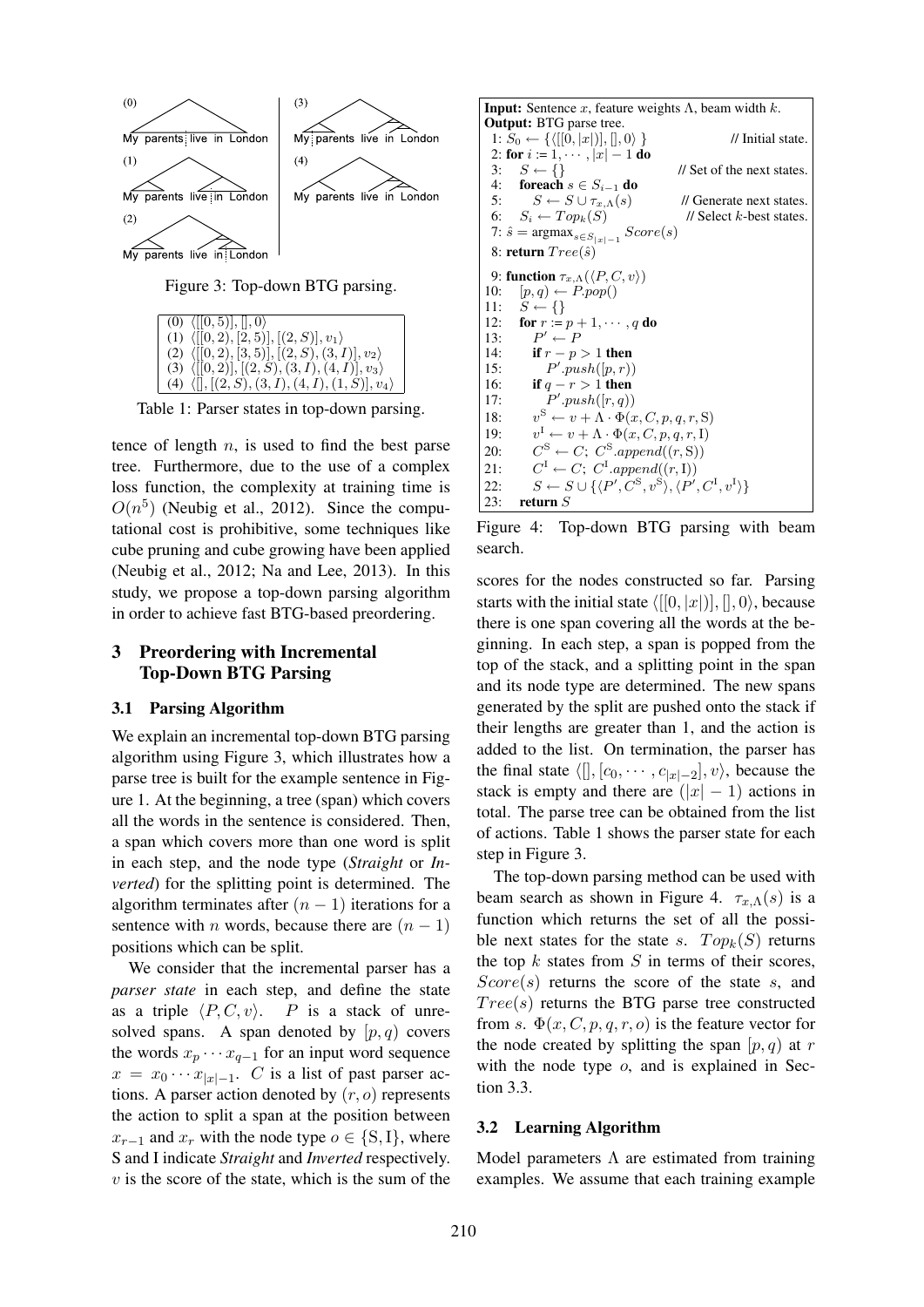consists of a sentence  $x$  and its word order in a target language  $y = y_0 \cdots y_{|x|-1}$ , where  $y_i$  is the position of  $x_i$  in the target language. For example, the example sentence in Figure 1(a) will have  $y = 0, 1, 4, 3, 2$ . y can have ambiguities. Multiple words can be reordered to the same position on the target side. The words whose target positions are unknown are indicated by position −1, and we consider such words can appear at any position.<sup>3</sup> For example, the word alignment in Figure 5 gives the target side word positions  $y = -1, 2, 1, 0, 0$ .

Statistical syntactic parsers are usually trained on tree-annotated corpora. However, corpora annotated with BTG parse trees are unavailable, and only the gold standard permutation  $y$  is available. Neubig et al. (2012) proposed to train BTG parsers for preordering by regarding BTG trees behind word reordering as latent variables, and we use latent variable Perceptron (Sun et al., 2009) together with beam search. In latent variable Perceptron, among the examples whose latent variables are compatible with a gold standard label, the one with the highest score is picked up as a positive example. Such an approach was used for parsing with multiple correct actions (Goldberg and Elhadad, 2010; Sartorio et al., 2013).

Figure 6 describes the training algorithm.<sup>4</sup>  $\Phi(x, s)$  is the feature vector for all the nodes in the partial parse tree at the state s, and  $\tau_{x,\Lambda,y}(s)$ is the set of all the next states for the state s. The algorithm adopts the early update technique (Collins and Roark, 2004) which terminates incremental parsing if a correct state falls off the beam, and there is no possibility to obtain a correct output. Huang et al. (2012) proposed the violationfixing Perceptron framework which is guaranteed to converge even if inexact search is used, and also showed that early update is a special case of the framework. We define that a parser state is *valid* if the state can reach a final state whose BTG parse tree is compatible with  $y$ . Since this is a latent variable setting in which multiple states can reach correct final states, early update occurs when all the valid states fall off the beam (Ma et al., 2013; Yu et al., 2013). In order to use early update, we need to check the validity of each parser state. We extend the parser state to the four tuple  $\langle P, A, v, w \rangle$ , where  $w \in \{true, false\}$  is the validity of the state. We remove training examples which cannot be represented with BTG beforehand and set  $w$  of the initial state to true. The function  $Valid(s)$  in Figure 6 returns the validity of state s. One advantage of the top-down parsing algorithm is that it is easy to track the validity of each state. The validity of a state can be calculated using the following property, and we can implement the function  $\tau_{x,\Lambda,y}(s)$  by modifying the function  $\tau_{x,\Lambda}(s)$  in Figure 4.

**Lemma 1.** When a valid state s, which has  $[p, q)$ *in the top of the stack, transitions to a state* s ′ *by the action*  $(r, o)$ *, s' is also valid if and only if the following condition holds:*

$$
\forall i \in \{p, \dots, r-1\} \ y_i = -1 \quad \lor
$$

$$
\forall i \in \{r, \dots, q-1\} \ y_i = -1 \quad \lor
$$

$$
\left(o = S \land \max_{\substack{i=p, \dots, r-1 \\ y_i \neq -1}} y_i \le \min_{\substack{i=r, \dots, q-1 \\ y_i \neq -1}} y_i \right) \quad \lor
$$

$$
\left(o = I \land \max_{\substack{i=r, \dots, q-1 \\ y_i \neq -1}} y_i \le \min_{\substack{i=p, \dots, r-1 \\ y_i \neq -1}} y_i \right). \tag{3}
$$

*Proof.* Let  $\pi_i$  denote the position of  $x_i$  after reordering by BTG parsing. If Condition (3) does not hold, there are i and j which satisfy  $\pi_i$  <  $\pi_i \wedge y_i > y_j \wedge y_i \neq -1 \wedge y_j \neq -1$ , and  $\pi_i$  and  $\pi_j$ are not compatible with  $y$ . Therefore,  $s'$  is valid only if Condition (3) holds.

When Condition (3) holds, a valid permutation can be obtained if the spans  $[p, r]$  and  $[r, q]$  are BTG-parsable. They are BTG-parsable as shown below. Let us assume that  $y$  does not have ambiguities. The class of the permutations which can be represented by BTG is known as *separable permutations* in combinatorics. It can be proven (Bose et al., 1998) that a permutation is a separable permutation if and only if it contains neither the 2413 nor the 3142 patterns. Since  $s$  is valid,  $y$  is a separable permutation.  $y$  does not contain the 2413 nor the 3142 patterns, and any subsequence of y also does not contain the patterns. Thus,  $[p, r]$  and  $[r, q]$  are separable permutations. The above argument holds even if  $y$  has ambiguities (duplicated positions or unaligned words). In such a case, we can always make a word order  $y'$ which specializes  $y$  and has no ambiguities (e.g.,  $y' = 2, 1.0, 0.0, 0.1, 1.1$  for  $y = -1, 1, 0, 0, 1$ , because s is valid, and there is at least one BTG parse tree which licenses y. Any subsequence in

 $3$ In (Neubig et al., 2012), the positions of such words were fixed by heuristics. In this study, the positions are not fixed, and all the possibilities are considered by latent variables.

<sup>&</sup>lt;sup>4</sup>Although the simple Perceptron algorithm is used for explanation, we actually used the Passive Aggressive algorithm (Crammer et al., 2006) with the parameter averaging technique (Freund and Schapire, 1999).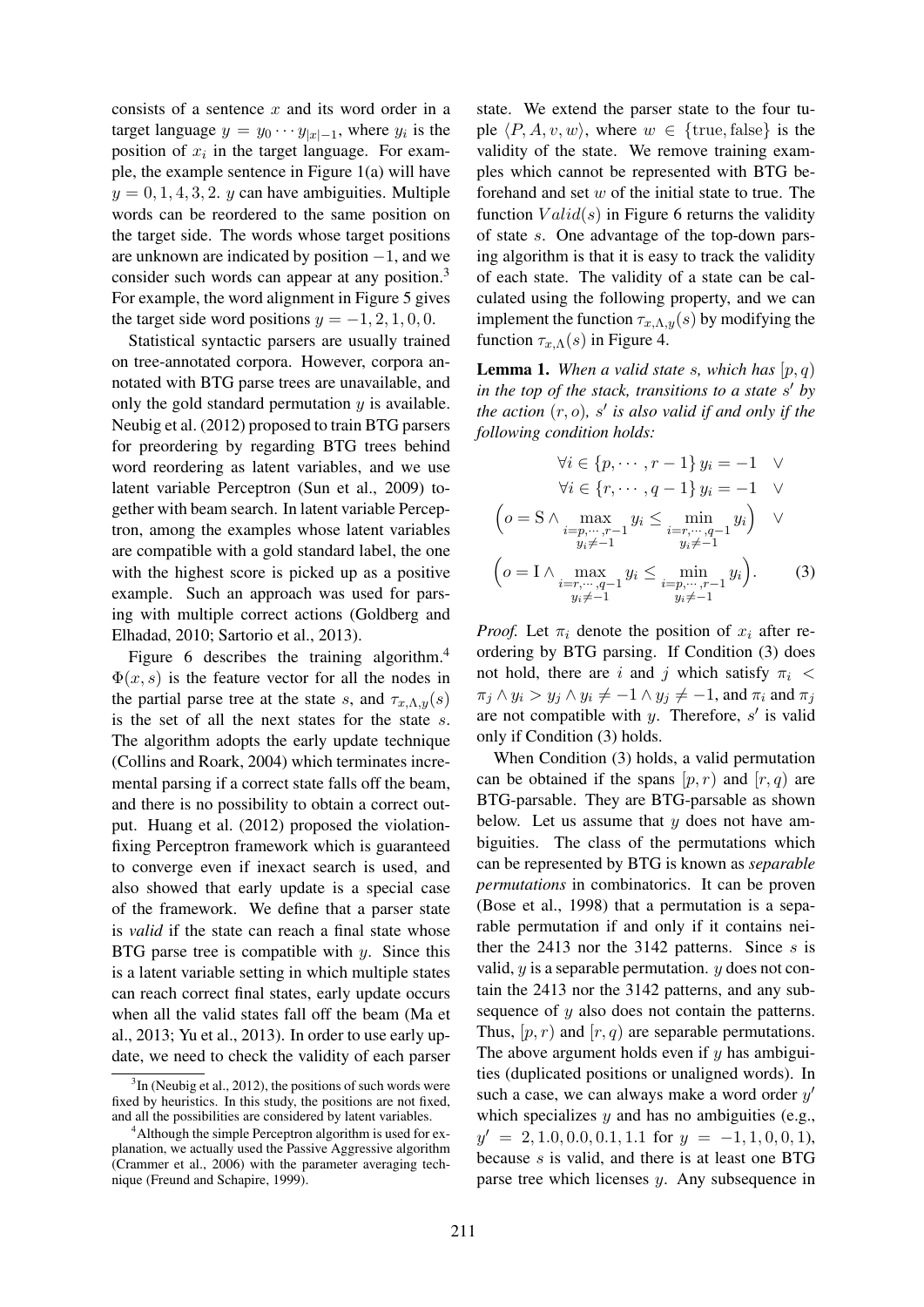(en) I went to New York

\n(ja) 
$$
\square
$$
  $\square$   $\square$   $\square$   $\square$   $\square$   $\square$   $\square$   $\square$   $\square$   $\square$   $\square$   $\square$   $\square$   $\square$   $\square$   $\square$   $\square$   $\square$   $\square$   $\square$   $\square$   $\square$   $\square$   $\square$   $\square$   $\square$   $\square$   $\square$   $\square$   $\square$   $\square$   $\square$   $\square$   $\square$   $\square$   $\square$   $\square$   $\square$   $\square$   $\square$   $\square$   $\square$   $\square$   $\square$   $\square$   $\square$   $\square$   $\square$   $\square$   $\square$   $\square$   $\square$   $\square$   $\square$   $\square$   $\square$   $\square$   $\square$   $\square$   $\square$   $\square$   $\square$   $\square$   $\square$   $\square$   $\square$   $\square$   $\square$   $\square$   $\square$   $\square$   $\square$   $\square$   $\square$ 

Figure 5: An example of word reordering with ambiguities.

y' is a separable permutation, and  $[p, r)$  and  $[r, q)$ are separable permutations. Therefore,  $s'$  is valid if Condition (3) holds.

For dependency parsing and constituent parsing, incremental bottom-up parsing methods have been studied (Yamada and Matsumoto, 2003; Nivre, 2004; Goldberg and Elhadad, 2010; Sagae and Lavie, 2005). Our top-down approach is contrastive to the bottom-up approaches. In the bottom-up approaches, spans which cover individual words are considered at the beginning, then they are merged into larger spans in each step, and a span which covers all the words is obtained at the end. In the top-down approach, a span which covers all the words is considered at the beginning, then spans are split into smaller spans in each step, and spans which cover individual words are obtained at the end. The top-down BTG parsing method has the advantage that the validity of parser states can be easily tracked.

The computational complexity of the top-down parsing algorithm is  $O(kn^2)$  for sentence length n and beam width  $k$ , because in Line 5 of Figure 4, which is repeated at most  $k(n - 1)$  times, at most  $2(n - 1)$  parser states are generated, and their scores are calculated. The learning algorithm uses the same decoding algorithm as in the parsing phase, and has the same time complexity. Note that the validity of a parser state can be calculated in  $O(1)$  by pre-calculating  $\min_{i=p,\dots, r\wedge y_i\neq -1} y_i$ ,  $\max_{i=p,\dots,r\wedge y_i\neq -1} y_i,$  $, \quad \min_{i=r,\cdots,q-1} \lambda y_i \neq -1 \ y_i,$ and  $\max_{i=r,\dots,q-1\wedge y_i\neq -1} y_i$  for all r for the span  $[p, q)$  when it is popped from the stack.

### 3.3 Features

We assume that each word  $x_i$  in a sentence has three attributes: word surface form  $x_i^w$ , part-ofspeech (POS) tag  $x_i^{\text{p}}$  $\sum_i^{\text{p}}$  and word class  $x_i^{\text{c}}$  (Section 4.1 explains how  $x_i^{\mathrm{p}}$  $i$ <sup>p</sup> and  $x_i$ <sup>c</sup> are obtained).

Table 2 lists the features generated for the node which is created by splitting the span  $[p, q)$  with the action  $(r, o)$ . o' is the node type of the parent node,  $d \in \{left, right\}$  indicates whether this node is the left-hand-side or the right-hand-side child of the parent node, and  $Balance(p, q, r)$  re-

**Input:** Training data 
$$
\{\langle x^l, y^l\rangle\}_{l=0}^{L-1}
$$
, number of iterations  $T$ , beam width  $k$ . \n**Output:** Feature weights  $\Lambda$ . \n**Output:** Feature weights  $\Lambda$ . \n**Output:**  $\Lambda \leftarrow 0$ \n**2: for**  $t := 0, \dots, T - 1$  **do**\n**3: for**  $l := 0, \dots, L - 1$  **do**\n**4:**  $S_0 \leftarrow \{ \langle [[0, |x^l])], [0, \text{true}] \}$ \n**5: for**  $i = 1, \dots, |x^l| - 1$  **do**\n**6:**  $S \leftarrow \{\}$ \n**7: forecast**  $s \in S_{i-1}$  **do**\n**8:**  $S \leftarrow S \cup \tau_{x^l, \Lambda, y^l}(s)$ \n**9:**  $S_i \leftarrow Top_k(S)$ \n**10:**  $\hat{s} \leftarrow \text{argmax}_{s \in S} Score(s)$ \n**11:**  $s^* \leftarrow \text{argmax}_{s \in S \land Valid(s)} Score(s)$ \n**12: if**  $s^* \notin S_i$  **then**  $l$  **13: break**  $l$  **14: if**  $\hat{s} \neq s^*$  **then**\n**15:**  $\Lambda \leftarrow \Lambda + \Phi(x^l, s^*) - \Phi(x^l, \hat{s})$ \n**16: return**  $\Lambda$ 

Figure 6: A training algorithm for latent variable Perceptron with beam search.

turns a value among  $\{ \langle \langle \cdot, \cdot \rangle : \rangle \}$  according to the relation of the lengths of  $[p, r)$  and  $[r, q)$ . The baseline feature templates are those used by Neubig et al. (2012), and the additional feature templates are extended features that we introduce in this study. The top-down parser is fast, and allows us to use a larger number of features.

In order to make the feature generation efficient, the attributes of all the words are converted to their 64-bit hash values beforehand, and concatenating the attributes is executed not as string manipulation but as faster integer calculation to generate a hash value by merging two hash values. The hash values are used as feature names. Therefore, when accessing feature weights stored in a hash table using the feature names as keys, the keys can be used as their hash values. This technique is different from the hashing trick (Ganchev and Dredze, 2008) which directly uses hash values as indices, and no noticeable differences in accuracy were observed by using this technique.

#### 3.4 Training Data for Preordering

As described in Section 3.2, each training example has y which represents correct word positions after reordering. However, only word alignment data is generally available, and we need to convert it to y. Let  $A_i$  denote the set of indices of the targetside words which are aligned to the source-side word  $x_i$ . We define an order relation between two words:

$$
x_i \le x_j \Leftrightarrow \forall a \in A_i \setminus A_j, \forall b \in A_j \ a \le b \land \forall a \in A_i, \forall b \in A_j \setminus A_i \ a \le b. \ (4)
$$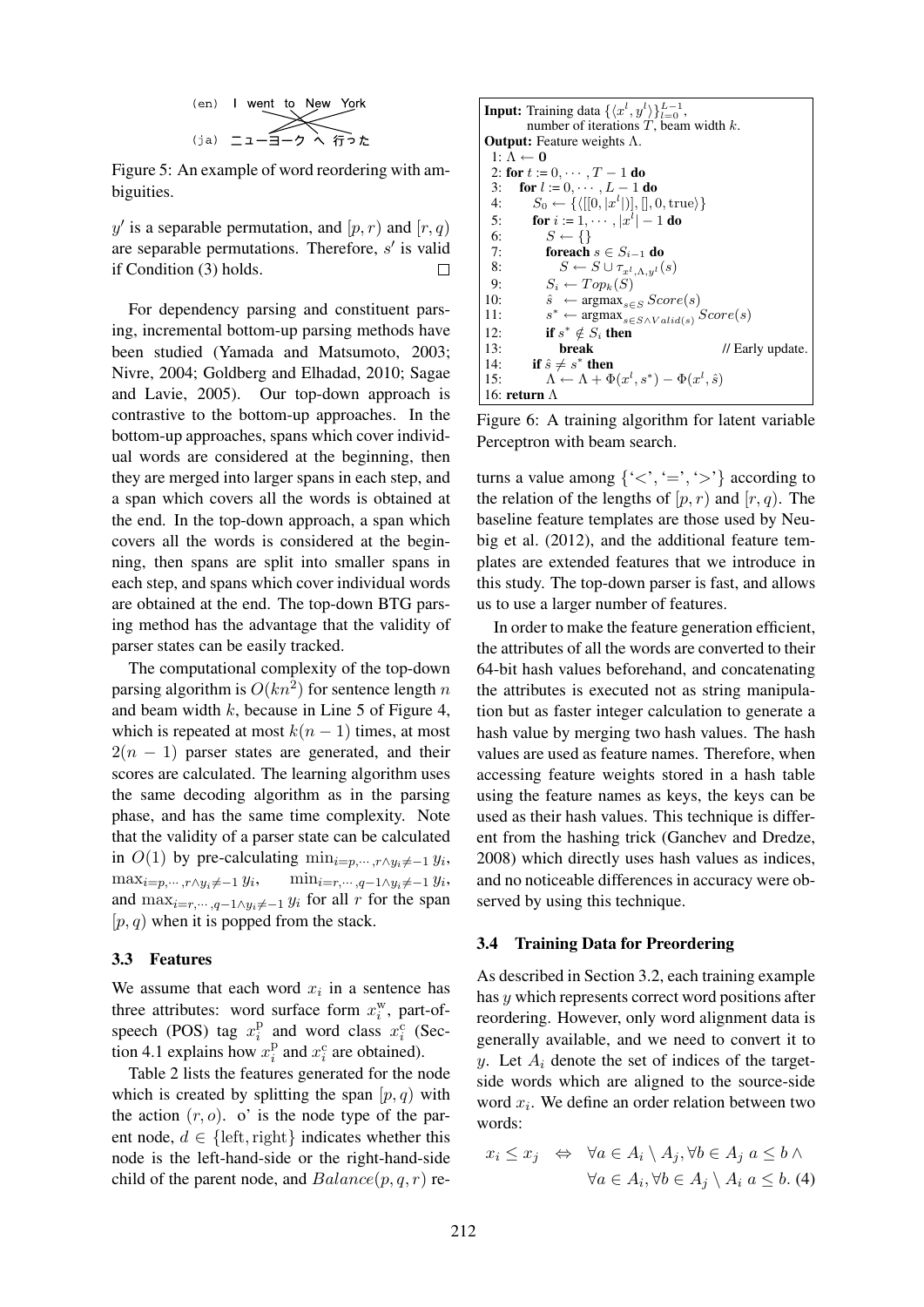```
Baseline Feature Template
o(q-p), oBalance(p, q, r),ox_{p-1}^{\mathbf{w}}, ox_{p}^{\mathbf{w}},ox_{p-1}^{\mathbf{w}},ox_{r}^{\mathbf{w}},ox_{q-1}^{\mathbf{w}},ox_{q}^{\mathbf{w}},ox_{p}^{\mathbf{w}}a_{q-1}^{\mathbf{w}},ox_{p-1}^{\mathbf{w}}a_{r-1}^{\mathbf{w}},ox_{p-1}^{\rm p}, ox_{p}^{\rm p},ox_{r-1}^{\rm p},ox_{r}^{\rm p},ox_{q-1}^{\rm p},ox_{q}^{\rm p},ox_{p}^{\rm p}x_{q-1}^{\rm p},ox_{r-1}^{\rm p}x_{r}^{\rm p},ox^{\text{c}}_{p-1}, ox^{\text{c}}_{p}, ox^{\text{c}}_{r-1}, ox^{\text{c}}_{r}, ox^{\text{d}}_{q-1},ox^{\text{c}}_{q},ox^{\text{c}}_{p}x^{\text{c}}_{q-1},ox^{\text{c}}_{r-1}x^{\text{c}}_{r}.Additional Feature Template
o \min(r-p, 5) \min(q-r, 5), oo', oo'd,ox_{p-1}^{\text{w}}x_{p}^{\text{w}}, ox_{p}^{\text{w}}x_{r-1}^{\text{w}},\overset{ox_{p}^{\text{w}}x_{r}^{\text{w}}}{\omega_{p}^{x}} ,ox_{r-1}^{\text{w}}x_{q-1}^{\text{w}}, ox_{r}^{\text{w}}x_{q-1}^{\text{w}},\overset{ox_{p-1}^{\text{w}}x_{q}^{\text{w}}}{\omega_{q}^{x}} ,ox_{r-2}^{\mathbf{w}} x_{r-1}^{\mathbf{w}} x_r^{\mathbf{w}}, ox_p^{\mathbf{w}} x_{r-1}^{\mathbf{w}} x_r^{\mathbf{w}}, ox_{r-1}^{\mathbf{w}} x_r^{\mathbf{w}} x_{q-1}^{\mathbf{w}}, ox_{r-1}^{\mathbf{w}} x_r^{\mathbf{w}} x_{r+1}^{\mathbf{w}},\alpha v_p^{\text{w}} \overline{v}_{r-1}^{\text{w}} \overline{v}_{q-1}^{\text{w}} , \ \ \alpha o' dx_{r-1}^{\text{w}}, \ \ \alpha o' dx_{r-1}^{\text{w}}, \ \ \alpha o' dx_{r-1}^{\text{w}}, \ \ \alpha o' dx_{r-1}^{\text{w}}, \ \ \alpha o' dx_{r-1}^{\text{w}}, \ \ \alpha o' dx_{r-1}^{\text{w}}, \ \ \alpha o' dx_{r-1}^{\text{w}}, \ \ \alpha o' dx_{p-1}^{\text{w}} \overline{v}_{q-1}^{\text{w}}, \ \ \alpha v_{p-1}^{\text{p}} \ox_{r-1}^{p-1}x_{r-1}^{p}x_{r}^{p},\newline ox_{p}^{p}x_{r-1}^{p-1}x_{r}^{p},\newline ox_{r-1}^{p}x_{r}^{p}a_{q-1}^{p},\newline ox_{r-1}^{p}x_{r}^{p}x_{r+1}^{p},\newlineox_P^{\rm p} x_{r-1}^{\rm p} x_{r}^{\rm p} x_{q-1}^{\rm p}\delta \rho' dx_p^{\mathrm{p}}, \delta \rho' dx_{r-1}^{\mathrm{p}}, \delta \rho' dx_r^{\mathrm{p}}, \delta \rho' dx_{q-1}^{\mathrm{p}}, \delta \rho' dx_{p}^{\mathrm{p}} x_{q-1}^{\mathrm{p}},ox^c_{p-1}x^c_p, \no{x^c_{p}}x^c_{r-1}, \no{x^c_{p}}x^c_r, \no{x^c_{r-1}}x^c_{q-1}, \no{x^c_{r}}x^c_{q-1}, \no{x^c_{q-1}}x^c_q,\alpha x_{r-1}^{\epsilon}x_{r-1}^{\epsilon}x_{r}^{\epsilon}, \alpha x_{p}^{\epsilon}x_{r-1}^{\epsilon}x_{r}^{\epsilon}, \alpha x_{r-1}^{\epsilon}x_{r}^{\epsilon}x_{q-1}^{\epsilon}, \alpha x_{r-1}^{\epsilon}x_{r}^{\epsilon}x_{r+1}^{\epsilon}, \ \alpha x_{r-1}^{\epsilon}x_{r+1}^{\epsilon},ox_p^c x_{r-1}^c x_{r}^c x_{q-1}^c\delta o' dx_p^{\rm c}, o o' dx_{r-1}^{\rm c}, o o' dx_r^{\rm c}, o o' dx_{q-1}^{\rm c}, o o' dx_p^{\rm c} x_{q-1}^{\rm c}.
```
Table 2: Feature templates.

Then, we sort  $x$  using the order relation and assign the position of  $x_i$  in the sorted result to  $y_i$ . If there are two words  $x_i$  and  $x_j$  in x which satisfy neither  $x_i \leq x_j$  nor  $x_j \leq x_i$  (that is, x does not make a totally ordered set with the order relation), then  $x$  cannot be sorted, and the example is removed from the training data.  $-1$  is assigned to the words which do not have aligned target words. Two words  $x_i$  and  $x_j$  are regarded to have the same position if  $x_i \leq x_j$  and  $x_j \leq x_i$ .

The quality of training data is important to make accurate preordering systems, but automatically word-aligned data by EM algorithms tend to have many wrong alignments. We use forceddecoding in order to make training data for preordering. Given a parallel sentence pair and a phrase table, forced-decoding tries to translate the source sentence to the target sentence, and produces phrase alignments. We train the parameters for forced-decoding using the same parallel data used for training the final translation system. Infrequent phrase translations are pruned when the phrase table is created, and forced-decoding does not always succeed for the parallel sentences in the training data. Forced-decoding tends to succeed for shorter sentences, and the phrase-alignment data obtained by forced-decoding is biased to contain more shorter sentences. Therefore, we apply the following processing for the output of forceddecoding to make training data for preordering:

- 1. Remove sentences which contain less than 3 or more than 50 words.
- 2. Remove sentences which contain less than 3 phrase alignments.
- 3. Remove sentences if they contain word 5 grams which appear in other sentences in order to drop boilerplates.
- 4. Lastly, randomly resample sentences from the pool of filtered sentences to make the distribution of the sentence lengths follow a normal distribution with the mean of 20 and the standard deviation of 8. The parameters were determined from randomly sampled sentences from the Web.

## 4 Experiments

### 4.1 Experimental Settings

We conduct experiments for 12 language pairs: Dutch (nl)-English (en), en-nl, en-French (fr), en-Japanese (ja), en-Spanish (es), fr-en, Hindi (hi)-en, ja-en, Korean (ko)-en, Turkish (tr)-en, Urdu (ur) en and Welsh (cy)-en.

We use a phrase-based statistical machine translation system which is similar to (Och and Ney, 2004). The decoder adopts the regular distance distortion model, and also incorporates a maximum entropy based lexicalized phrase reordering model (Zens and Ney, 2006). The distortion limit is set to 5 words. Word alignments are learned using 3 iterations of IBM Model-1 (Brown et al., 1993) and 3 iterations of the HMM alignment model (Vogel et al., 1996). Lattice-based minimum error rate training (MERT) (Macherey et al., 2008) is applied to optimize feature weights. 5 gram language models trained on sentences collected from various sources are used.

The translation system is trained with parallel sentences automatically collected from the Web. The parallel data for each language pair consists of around 400 million source and target words. In order to make the development data for MERT and test data (3,000 and 5,000 sentences respectively for each language), we created parallel sentences by randomly collecting English sentences from the Web, and translating them by humans into each language.

As an evaluation metric for translation quality, BLEU (Papineni et al., 2002) is used. As intrinsic evaluation metrics for preordering, Fuzzy Reordering Score (FRS) (Talbot et al., 2011) and Kendall's  $\tau$  (Kendall, 1938; Birch et al., 2010; Isozaki et al., 2010) are used. Let  $\rho_i$  denote the position in the input sentence of the  $(i+1)$ -th token in a preordered word sequence excluding unaligned words in the gold-standard evaluation data. For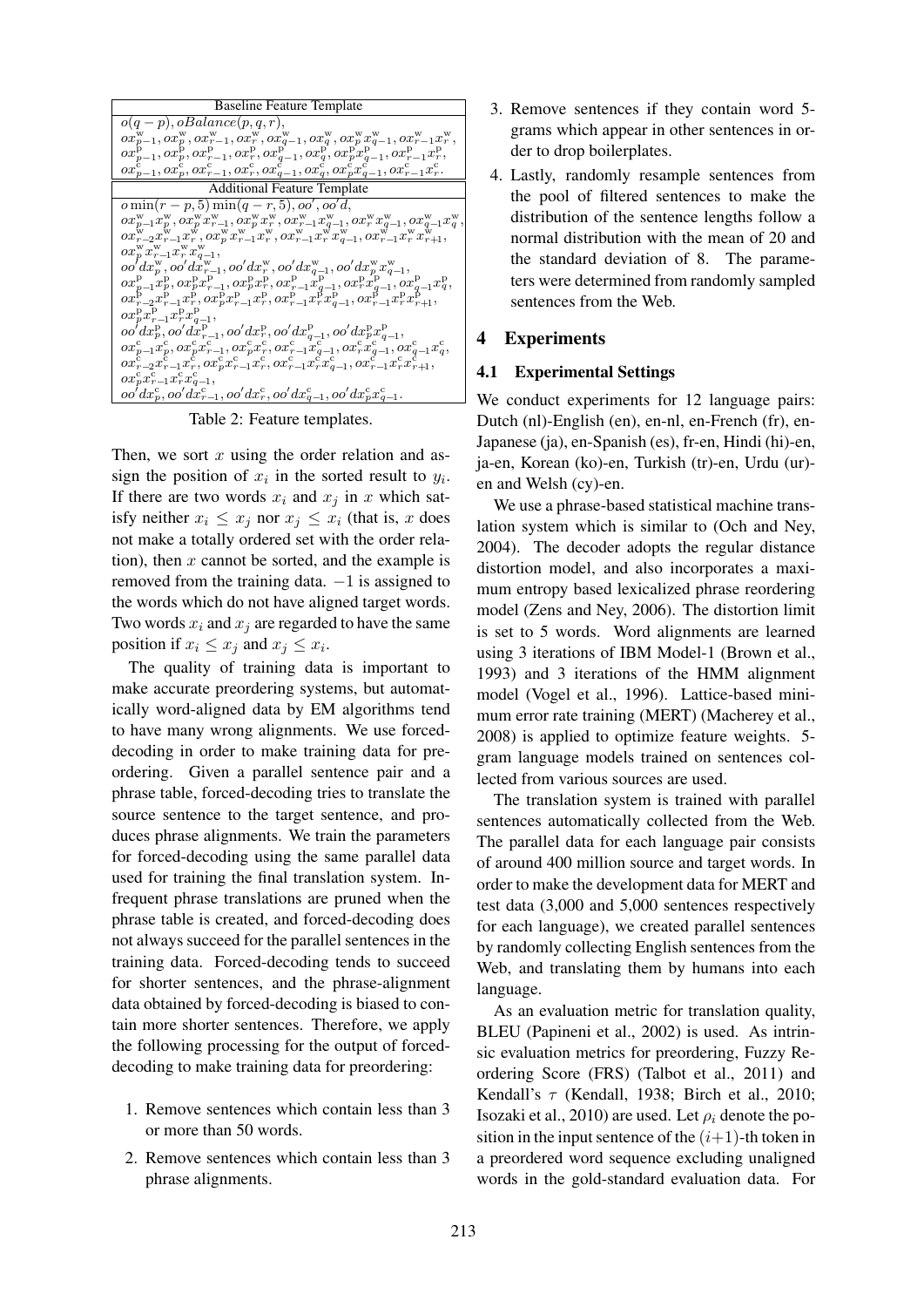|                                  |          | en-ia        |       |       | 1a-en    |              |            |       |
|----------------------------------|----------|--------------|-------|-------|----------|--------------|------------|-------|
|                                  | Training | Preordering  | FRS   |       | Training | Preordering  | <b>FRS</b> |       |
|                                  | (min.)   | (sent./sec.) |       |       | (mın.)   | (sent./sec.) |            |       |
| (EM-100k)<br>Top-Down            | 63       | 87.8         | 77.83 | 87.78 | 81       | 178.4        | 74.60      | 83.78 |
| Top-Down (Basic Feat.) (EM-100k) |          | 475.1        | 75.25 | 87.26 |          | 939.0        | 73.56      | 83.66 |
| (EM-100k)<br>Lader               | 1562     | 4.3          | 75.41 | 86.85 | 2087     | 12.3         | 74.89      | 82.15 |

|                     |               | en-ja      |        |             | <sub>1</sub> a-en |        |             |
|---------------------|---------------|------------|--------|-------------|-------------------|--------|-------------|
|                     |               | <b>FRS</b> | $\tau$ | <b>BLEU</b> | <b>FRS</b>        | $\tau$ | <b>BLEU</b> |
| Top-Down            | (Manual-8k)   | 81.57      | 90.44  | 18.13       | 79.26             | 86.47  | 14.26       |
|                     | $(EM-10k)$    | 74.79      | 85.87  | 17.07       | 72.51             | 82.65  | 14.55       |
|                     | $(EM-100k)$   | 77.83      | 87.78  | 17.66       | 74.60             | 83.78  | 14.84       |
|                     | (Forced-10k)  | 76.10      | 87.45  | 16.98       | 75.36             | 83.96  | 14.78       |
|                     | (Forced-100k) | 78.76      | 89.22  | 17.88       | 76.58             | 85.25  | 15.54       |
| Lader               | (EM-100k)     | 75.41      | 86.85  | 17.40       | 74.89             | 82.15  | 14.59       |
| No-Preordering      |               | 46.17      | 65.07  | 13.80       | 59.35             | 65.30  | 10.31       |
| <b>Manual-Rules</b> |               | 80.59      | 90.30  | 18.68       | 73.65             | 81.72  | 14.02       |
| Auto-Rules          |               | 64.13      | 84.17  | 16.80       | 60.60             | 75.49  | 12.59       |
| Classifier          |               | 80.89      | 90.61  | 18.53       | 74.24             | 82.83  | 13.90       |

Table 3: Speed and accuracy of preordering.

Table 4: Performance of preordering for various training data. Bold BLEU scores indicate no statistically significant difference at  $p < 0.05$  from the best system (Koehn, 2004).

example, the preordering result "New York I to went" for the gold-standard data in Figure 5 has  $\rho = 3, 4, 2, 1$ . Then FRS and  $\tau$  are calculated as follows:

$$
FRS = \frac{B}{|\rho| + 1},
$$
\n
$$
B = \sum_{i=0}^{|\rho| - 2} \delta(y_{\rho_i} = y_{\rho_{i+1}} \vee y_{\rho_i} + 1 = y_{\rho_{i+1}}) +
$$
\n(5)

$$
\delta(y_{\rho_0}=0) + \delta(y_{\rho_{|\rho|-1}} = \max_i y_i), \quad (6)
$$

$$
\tau = \frac{\sum_{i=0}^{|\rho|-2} \sum_{j=i+1}^{|\rho|-1} \delta(y_{\rho_i} \le y_{\rho_j})}{\frac{1}{2} |\rho|(|\rho|-1)}, \quad (7)
$$

where  $\delta(X)$  is the Kronecker's delta function which returns 1 if  $X$  is true or 0 otherwise. These scores are calculated for each sentence, and are averaged over all sentences in test data. As above, FRS can be calculated as the precision of word bigrams  $(B$  is the number of the word bigrams which exist both in the system output and the gold standard data). This formulation is equivalent to the original formulation based on chunk fragmentation by Talbot et al. (2011). Equation (6) takes into account the positions of the beginning and the ending words (Neubig et al., 2012). Kendall's  $\tau$  is equivalent to the (normalized) crossing alignment link score used by Genzel (2010).

We prepared three types of training data for learning model parameters of BTG-based preordering:

Manual-8k Manually word-aligned 8,000 sen-

tence pairs.

- EM-10k, EM-100k These are the data obtained with the EM-based word alignment learning. From the word alignment result for phrase translation extraction described above, 10,000 and 100,000 sentence pairs were randomly sampled. Before the sampling, the data filtering procedure 1 and 3 in Section 3.4 were applied, and also sentences were removed if more than half of source words do not have aligned target words. Word alignment was obtained by symmetrizing source-to-target and target-tosource word alignment with the INTERSEC-TION heuristic.<sup>5</sup>
- Forced-10k, Forced-100k These are 10,000 and 100,000 word-aligned sentence pairs obtained with forced-decoding as described in Section 3.4.

As test data for intrinsic evaluation of preordering, we manually word-aligned 2,000 sentence pairs for en-ja and ja-en.

Several preordering systems were prepared in order to compare the following six systems:

No-Preordering This is a system without preordering.

Manual-Rules This system uses the preordering method based on manually created rules (Xu

<sup>&</sup>lt;sup>5</sup>In our preliminary experiments, the UNION and GROW-DIAG-FINAL heuristics were also applied to generate the training data for preordering, but INTERSECTION performed the best.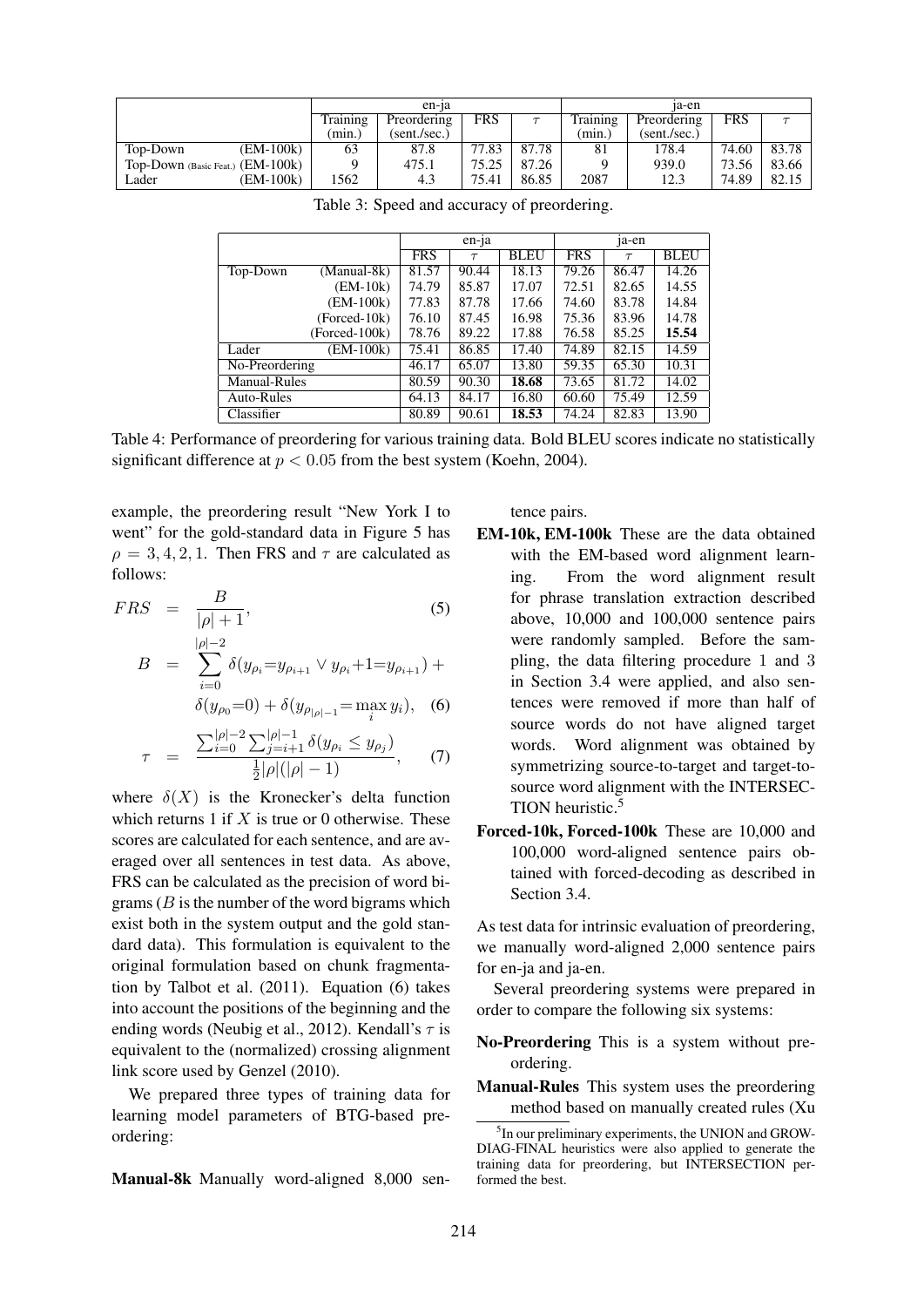|       | No-         | Manual- | Auto-                    | Classifier | Lader     | Top-Down  | Top-Down       |
|-------|-------------|---------|--------------------------|------------|-----------|-----------|----------------|
|       | Preordering | Rules   | Rules                    |            | (EM-100k) | (EM-100k) | $(Fored-100k)$ |
| nl-en | 34.01       |         | 34.24                    | 35.42      | 33.83     | 35.49     | 35.51          |
| en-nl | 25.33       |         | 25.59                    | 25.99      | 25.30     | 25.82     | 25.66          |
| en-fr | 25.86       |         | 26.39                    | 26.35      | 26.50     | 26.75     | 26.81          |
| en-ja | 13.80       | 18.68   | 16.80                    | 18.53      | 17.40     | 17.66     | 17.88          |
| en-es | 29.50       |         | 29.63                    | 30.09      | 29.70     | 30.26     | 30.24          |
| fr-en | 32.33       |         | 32.09                    | 32.28      | 32.43     | 33.00     | 32.99          |
| hi-en | 19.86       |         |                          |            | 24.24     | 24.98     | 24.97          |
| ja-en | 10.31       | 14.02   | 12.59                    | 13.90      | 14.59     | 14.84     | 15.54          |
| ko-en | 14.13       |         | 15.86                    | 19.46      | 18.65     | 19.67     | 19.88          |
| tr-en | 18.26       |         |                          |            | 22.80     | 23.91     | 24.18          |
| ur-en | 14.48       |         | $\overline{\phantom{0}}$ |            | 16.62     | 17.65     | 18.32          |
| cy-en | 41.68       |         |                          |            | 41.79     | 41.95     | 41.86          |

Table 5: BLEU score comparison.

|       | Distortion | No-         | Manual- | Auto- | Classifier | Lader     | Top-Down  | Top-Down       |
|-------|------------|-------------|---------|-------|------------|-----------|-----------|----------------|
|       | Limit      | Preordering | Rules   | Rules |            | (EM-100k) | (EM-100k) | $(Fored-100k)$ |
| en-ja |            | 13.80       | 18.68   | 16.80 | 18.53      | 17.40     | 17.66     | 17.88          |
| en-ja |            | 1.99        | 18.34   | 16.87 | 18.31      | 16.95     | 17.36     | 17.88          |
| 1a-en |            | 10.31       | 14.02   | 12.59 | 13.90      | 14.59     | 14.84     | 15.54          |
| 1a-en |            | 10.03       | 12.43   | 1.33  | 13.09      | 14.38     | 14.72     | 15.34          |

Table 6: BLEU scores for different distortion limits.

et al., 2009). We made 43 precedence rules for en-ja, and 24 for ja-en.

- Auto-Rules This system uses the rule-based preordering method which automatically learns the rules from word-aligned data using the Variant 1 learning algorithm described in (Genzel, 2010). 27 to 36 rules were automatically learned for each language pair.
- Classifier This system uses the preordering method based on statistical classifiers (Lerner and Petrov, 2013), and the 2-step algorithm was implemented.
- Lader This system uses Latent Derivation Reorderer (Neubig et al., 2012), which is a BTG-based preordering system using the CYK algorithm.<sup>6</sup> The basic feature templates in Table 2 are used as features.
- Top-Down This system uses the preordering system described in Section 3.

Among the six systems, Manual-Rules, Auto-Rules and Classifier need dependency parsers for source languages. A dependency parser based on the shift-reduce algorithm with beam search (Zhang and Nivre, 2011) is used. The dependency parser and all the preordering systems need POS taggers. A supervised POS tagger based on conditional random fields (Lafferty et al., 2001) trained with manually POS annotated data is used for nl, en, fr, ja and ko. For other languages, we use a POS tagger based on POS projection (Täckström et al., 2013) which does not need POS annotated data. Word classes in Table 2 are obtained by using Brown clusters (Koo et al., 2008) (the number of classes is set to 256). For both Lader and Top-Down, the beam width is set to 20, and the number of training iterations of online learning is set to 20.

The CPU time shown in this paper is measured using Intel Xeon 3.20GHz with 32GB RAM.

### 4.2 Results

### 4.2.1 Training and Preordering Speed

Table 3 shows the training time and preordering speed together with the intrinsic evaluation metrics. In this experiment, both Top-Down and Lader were trained using the EM-100k data. Compared to Lader, Top-Down was faster: more than 20 times in training, and more than 10 times in preordering. Top-down had higher preordering accuracy in FRS and  $\tau$  for en-ja. Although Lader uses sophisticated loss functions, Top-Down uses a larger number of features.

Top-Down (Basic feats.) is the top-down method using only the basic feature templates in Table 2. It was much faster but less accurate than Top-Down using the additional features. Top-Down (Basic feats.) and Lader use exactly the same features. However, there are differences in the two systems, and they had different accuracies. Top-Down uses the beam search-based top-down method for parsing and the Passive-Aggressive algorithm for parameter estimation, and Lader uses the CYK algorithm with cube pruning and an on-

<sup>6</sup> lader 0.1.4. http://www.phontron.com/lader/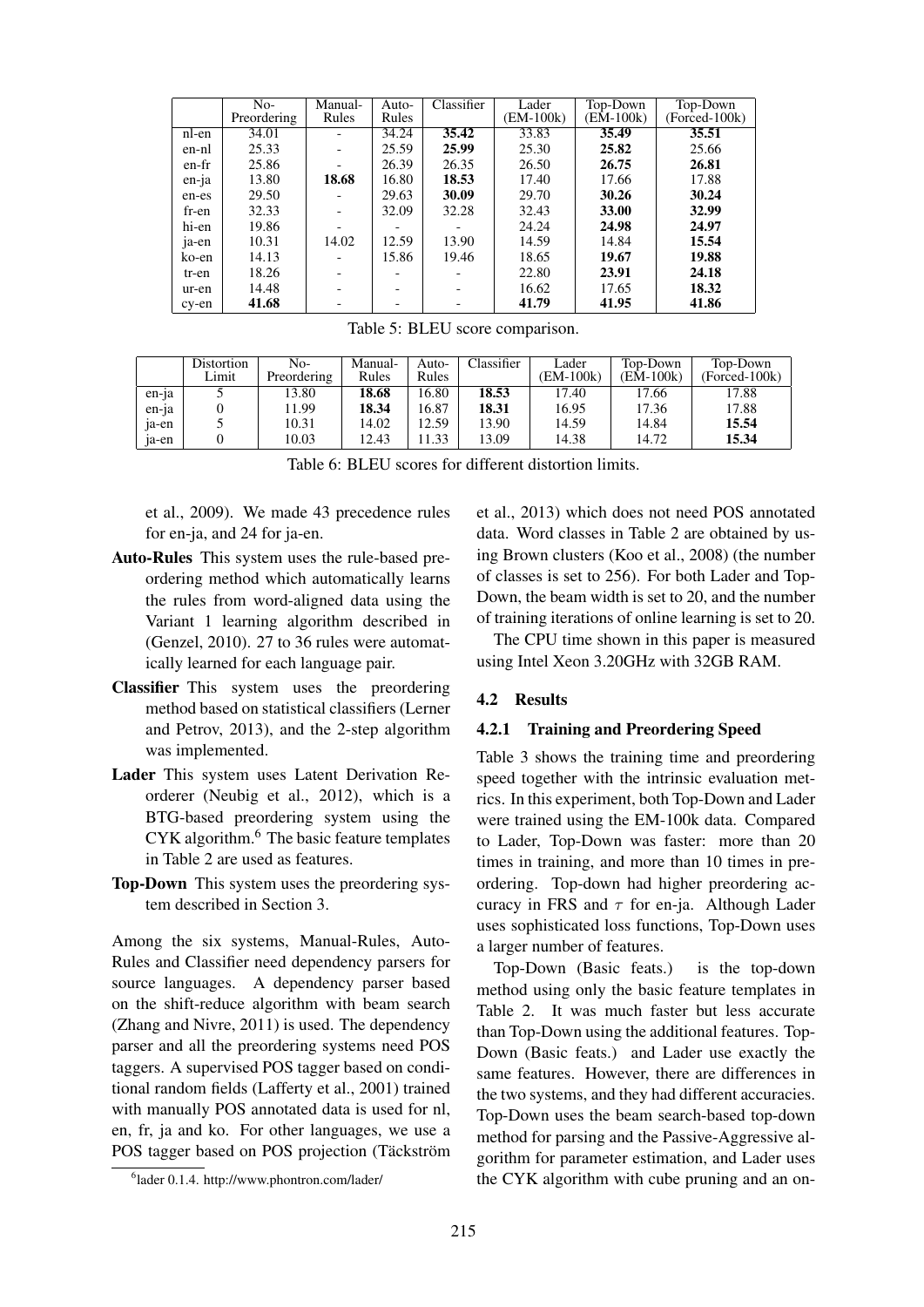line SVM algorithm. Especially, Lader optimizes FRS in the default setting, and it may be the reason that Lader had higher FRS.

## 4.2.2 Performance of Preordering for Various Training Data

Table 4 shows the preordering accuracy and BLEU scores when Top-Down was trained with various data. The best BLEU score for Top-Down was obtained by using manually annotated data for enja and 100k forced-decoding data for ja-en. The performance was improved by increasing the data size.

## 4.2.3 End-to-End Evaluation for Various Language Pairs

Table 5 shows the BLEU score of each system for 12 language pairs. Some blank fields mean that the results are unavailable due to the lack of rules or dependency parsers. For all the language pairs, Top-Down had higher BLEU scores than Lader. For ja-en and ur-en, using Forced-100k instead of EM-100k for Top-Down improved the BLEU scores by more than 0.6, but it did not always improved.

Manual-Rules performed the best for en-ja, but it needs manually created rules and is difficult to be applied to many language pairs. Auto-Rules and Classifier had higher scores than No-Preordering except for fr-en, but cannot be applied to the languages with no available dependency parsers. Top-Down (Forced-100k) can be applied to any language, and had statistically significantly better BLEU scores than No-Preordering, Manual-Rules, Auto-Rules, Classifier and Lader for 7 language pairs (en-fr, fr-en, hi-en, ja-en, ko-en, tr-en and ur-en), and similar performance for other language pairs except for en-ja, without dependency parsers trained with manually annotated data.

In all the experiments so far, the decoder was allowed to reorder even after preordering was carried out. In order to see the performance without reordering after preordering, we conducted experiments by setting the distortion limit to 0. Table 6 shows the results. The effect of the distortion limits varies for language pairs and preordering methods. The BLEU scores of Top-Down were not affected largely even when relying only on preordering.

## 5 Conclusion

In this paper, we proposed a top-down BTG parsing method for preordering. The method incrementally builds parse trees by splitting larger spans into smaller ones. The method provides an easy way to check the validity of each parser state, which allows us to use early update for latent variable Perceptron with beam search. In the experiments, it was shown that the top-down parsing method is more than 10 times faster than a CYKbased method. The top-down method had better BLEU scores for 7 language pairs without relying on supervised syntactic parsers compared to other preordering methods. Future work includes developing a bottom-up BTG parser with latent variables, and comparing the results to the top-down parser.

## **References**

- Alexandra Antonova and Alexey Misyurev. 2011. Building a Web-Based Parallel Corpus and Filtering Out Machine-Translated Text. In *Proceedings of the 4th Workshop on Building and Using Comparable Corpora: Comparable Corpora and the Web*, pages 136–144.
- Alexandra Birch, Miles Osborne, and Phil Blunsom. 2010. Metrics for MT Evaluation: Evaluating Reordering. *Machine Translation*, 24(1):15–26.
- Prosenjit Bose, Jonathan F. Buss, and Anna Lubiw. 1998. Pattern matching for permutations. *Information Processing Letters*, 65(5):277–283.
- Peter F. Brown, Vincent J. Della Pietra, Stephen A. Della Pietra, and Robert L. Mercer. 1993. The Mathematics of Statistical Machine Translation: Parameter Estimation. *Computational Linguistics*, 19(2):263–311.
- David Chiang. 2007. Hierarchical Phrase-Based Translation. *Computational Linguistics*, 33(2):201– 228
- Michael Collins and Brian Roark. 2004. Incremental Parsing with the Perceptron Algorithm. In *Proceedings of the 42nd Annual Meeting of the Association for Computational Linguistics*, pages 111–118.
- Michael Collins, Philipp Koehn, and Ivona Kucerova. 2005. Clause Restructuring for Statistical Machine Translation. In *Proceedings of the 43rd Annual Meeting of the Association for Computational Linguistics*, pages 531–540.
- Koby Crammer, Ofer Dekel, Joseph Keshet, Shai Shalev-Shwartz, and Yoram Singer. 2006. Online Passive-Aggressive Algorithms. *Journal of Machine Learning Research*, 7:551–585.
- John DeNero and Jakob Uszkoreit. 2011. Inducing Sentence Structure from Parallel Corpora for Reordering. In *Proceedings of the 2011 Conference on*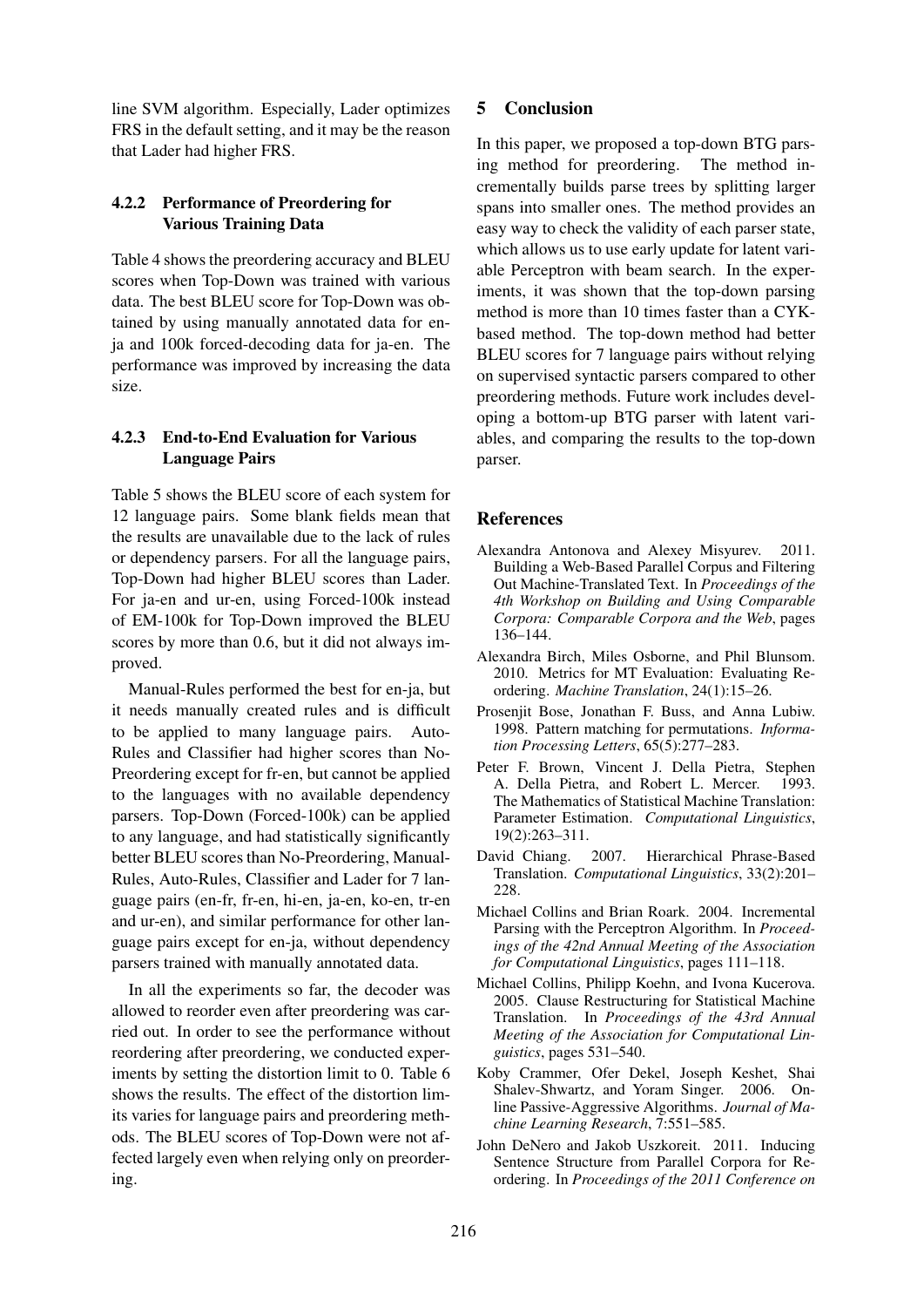*Empirical Methods in Natural Language Processing*, pages 193–203.

- Yoav Freund and Robert E. Schapire. 1999. Large Margin Classification Using the Perceptron Algorithm. *Machine Learning*, 37(3):277–296.
- Kuzman Ganchev and Mark Dredze. 2008. Small Statistical Models by Random Feature Mixing. In *Proceedings of the ACL-08: HLT Workshop on Mobile Language Processing*, pages 19–20.
- Dmitriy Genzel. 2010. Automatically Learning Source-side Reordering Rules for Large Scale Machine Translation. In *Proceedings of the 23rd International Conference on Computational Linguistics*, pages 376–384.
- Yoav Goldberg and Michael Elhadad. 2010. An Efficient Algorithm for Easy-first Non-directional Dependency Parsing. In *Human Language Technologies: The 2010 Annual Conference of the North American Chapter of the Association for Computational Linguistics*, pages 742–750.
- Liang Huang, Suphan Fayong, and Yang Guo. 2012. Structured Perceptron with Inexact Search. In *Proceedings of the 2012 Conference of the North American Chapter of the Association for Computational Linguistics: Human Language Technologies*, pages 142–151.
- Hideki Isozaki, Tsutomu Hirao, Kevin Duh, Katsuhito Sudoh, and Hajime Tsukada. 2010. Automatic Evaluation of Translation Quality for Distant Language Pairs. In *Proceedings of the 2010 Conference on Empirical Methods in Natural Language Processing*, pages 944–952.
- Laura Jehl, Adria de Gispert, Mark Hopkins, and ` Bill Byrne. 2014. Source-side Preordering for Translation using Logistic Regression and Depthfirst Branch-and-Bound Search. In *Proceedings of the 14th Conference of the European Chapter of the Association for Computational Linguistics*, pages 239–248.
- Maurice G. Kendall. 1938. A New Measure of Rank Correlation. *Biometrika*, 30(1/2):81–93.
- Maxim Khalilov and Khalil Sima'an. 2010. Source reordering using MaxEnt classifiers and supertags. In *Proceedings of the 14th Annual Conference of the European Association for Machine Translation*.
- Philipp Koehn, Franz Josef Och, and Daniel Marcu. 2003. Statistical Phrase-Based Translation. In *Proceedings of the 2003 Human Language Technology Conference of the North American Chapter of the Association for Computational Linguistics*, pages 48–54.
- Philipp Koehn. 2004. Statistical Significance Tests for Machine Translation Evaluation. In *Proceedings of the 2004 Conference on Empirical Methods in Natural Language Processing*, pages 388–395.
- Terry Koo, Xavier Carreras, and Michael Collins. 2008. Simple Semi-supervised Dependency Parsing. In *Proceedings of the 46th Annual Meeting of the Association for Computational Linguistics: Human Language Technologies*, pages 595–603.
- John Lafferty, Andrew McCallum, and Fernando Pereira. 2001. Conditional Random Fields: Probabilistic Models for Segmenting and Labeling Sequence Data. In *Proceedings of the 18th International Conference on Machine Learning*, pages 282– 289.
- Uri Lerner and Slav Petrov. 2013. Source-Side Classifier Preordering for Machine Translation. In *Proceedings of the 2013 Conference on Empirical Methods in Natural Language Processing*, pages 513– 523.
- Chi-Ho Li, Minghui Li, Dongdong Zhang, Mu Li, Ming Zhou, and Yi Guan. 2007. A Probabilistic Approach to Syntax-based Reordering for Statistical Machine Translation. In *Proceedings of the 45th Annual Meeting of the Association of Computational Linguistics*, pages 720–727.
- Ji Ma, Jingbo Zhu, Tong Xiao, and Nan Yang. 2013. Easy-First POS Tagging and Dependency Parsing with Beam Search. In *Proceedings of the 51st Annual Meeting of the Association for Computational Linguistics (Volume 2: Short Papers)*, pages 110– 114.
- Wolfgang Macherey, Franz Och, Ignacio Thayer, and Jakob Uszkoreit. 2008. Lattice-based Minimum Error Rate Training for Statistical Machine Translation. In *Proceedings of the 2008 Conference on Empirical Methods in Natural Language Processing*, pages 725–734.
- Valerio Antonio Miceli Barone and Giuseppe Attardi. 2013. Pre-Reordering for Machine Translation Using Transition-Based Walks on Dependency Parse Trees. In *Proceedings of the 8th Workshop on Statistical Machine Translation*, pages 164–169.
- Hwidong Na and Jong-Hyeok Lee. 2013. A Discriminative Reordering Parser for IWSLT 2013. In *Proceedings of the 10th International Workshop for Spoken Language Translation*, pages 83–86.
- Graham Neubig, Taro Watanabe, and Shinsuke Mori. 2012. Inducing a Discriminative Parser to Optimize Machine Translation Reordering. In *Proceedings of the 2012 Joint Conference on Empirical Methods in Natural Language Processing and Computational Natural Language Learning*, pages 843–853.
- Joakim Nivre. 2004. Incrementality in Deterministic Dependency Parsing. In *Proceedings of the Workshop on Incremental Parsing: Bringing Engineering and Cognition Together*, pages 50–57.
- Franz Josef Och and Hermann Ney. 2004. The Alignment Template Approach to Statistical Machine Translation. *Computational Linguistics*, 30(4):417– 449.
- Kishore Papineni, Salim Roukos, Todd Ward, and Wei-Jing Zhu. 2002. BLEU: A Method for Automatic Evaluation of Machine Translation. In *Proceedings of the 40th Annual Meeting on Association for Computational Linguistics*, pages 311–318.
- Kenji Sagae and Alon Lavie. 2005. A Classifier-Based Parser with Linear Run-Time Complexity. In *Proceedings of the 9th International Workshop on Parsing Technology*, pages 125–132.